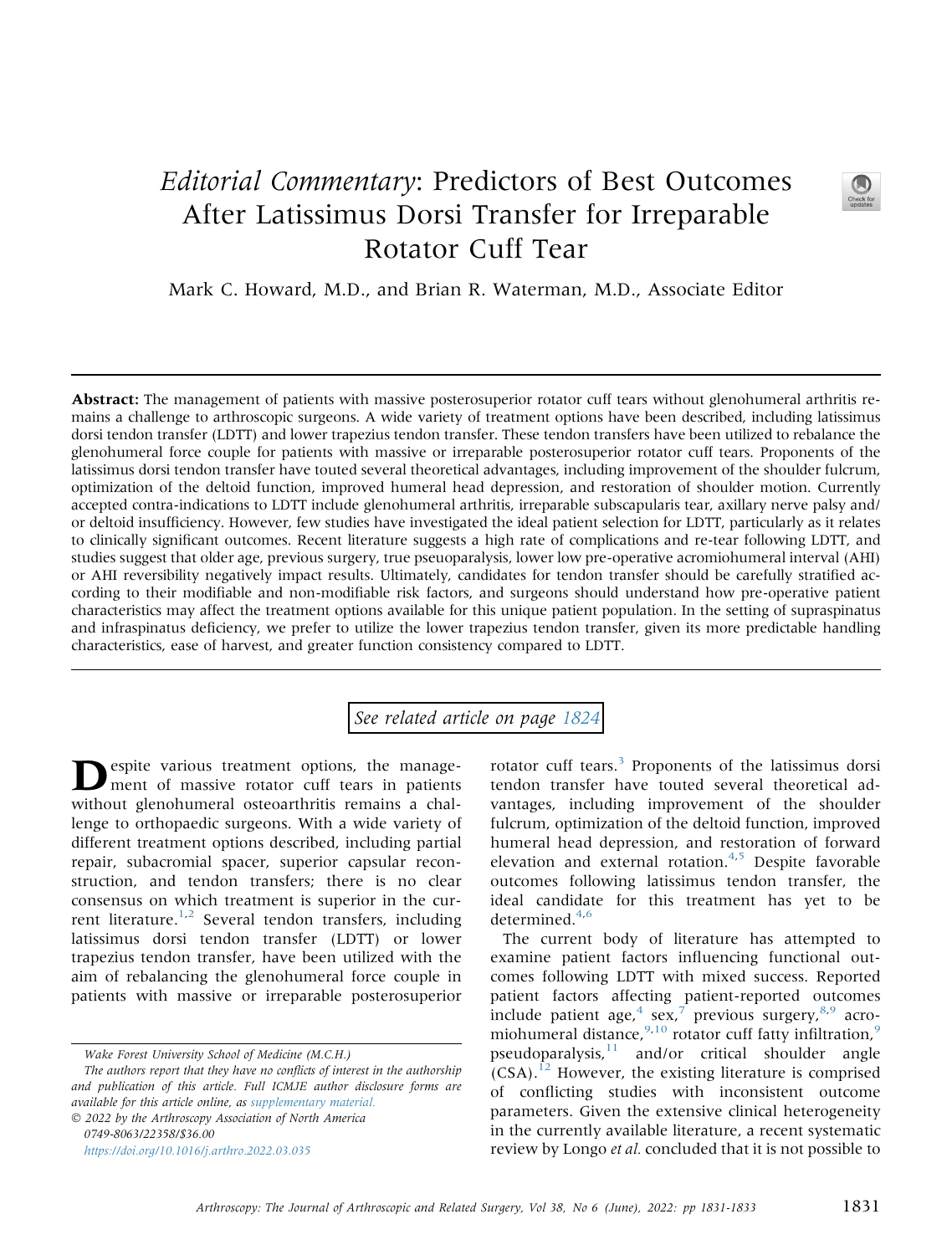establish clear recommendations for the use of LDTT in patients with massive rotator cuff tears. $^{13}$ 

Furthermore, recent literature has highlighted the high risk of failure associated with LDTT. Kany et al demonstrated a 18.3% complication rate and 38% rupture rate with LDTT, which was associated with significantly worse clinical outcomes.<sup>14</sup> Additionally, the biomechanics and efficacy of LDTT compared with alternative tendon transfers, such as lower trapezius transfer, have been hotly debated. The lower trapezius tendon transfer has been shown to have a more anatomic vector of pull, in phase activation pattern, and excursion similar to the infraspinatus, thereby providing a mechanical advan-tage.<sup>[15](#page-2-13)</sup> Recent biomechanical and clinical studies have demonstrated improved external rotation and greater improvement in pain and function with lower trapezius transfer compared to LDTT in patients with massive posterosuperior rotator cuff tears[.15](#page-2-13)[,16](#page-2-14) Moreover, Elhassan *et al* demonstrated the improved function and patient reported outcomes following lower trapezius transfer in patients with subscapularis insufficiency and/ or pseudoparalysis, which has not been shown for  $LDTT<sup>17</sup>$  Some might call the latissimus dorsi tendon transfer a dying art, particularly with the emergence and widespread adoption of the lower trapezius tendon transfer.

However, perhaps the LDTT is not "dead" after all, and only our patient selection criteria need a "lifeline." In "Pseudoparalysis and Acromiohumeral Interval Reversibility Are the Most Important Factors Affecting the Achievement of Patient-Acceptable Symptom State After Arthroscopic-Assisted Latissimus Dorsi Tendon Transfer," Okutan and Gul are to be applauded for utilizing patient-centered outcomes to determine predictors of patient satisfaction following LDTT. $^{18}$  $^{18}$  $^{18}$  In this investigation, patients who underwent LDTT were followed and factors such as age, sex, previous surgery, acromiohumeral interval (AHI) reversibility, fatty infiltration grade, presence of pseudoparalysis, CSA, and shoulder abduction moment index were collected. Utilizing "patient acceptable symptom state" (PASS), the authors sought determine the PASS values for American Shoulder and Elbow Surgeons (ASES) score and the Constant-Murley (CM) score, as well as to identify potential patient factors affecting the achievement of PASS. Ultimately, the authors demonstrated statistically significant improvement in both the ASES and CM scores following LDTT with the PASS values for the ASES and CM scores were 62.4 and 52.5, respectively. Of the 42 patients included in the study, an astounding 30 patients (71.4%) achieved PASS. Older age, presence of pseudoparalysis, previous surgery, lower preoperative AHI, and lower AHI reversibility were all patient factors significantly associated with worse patient satisfaction. Following further statistical analysis, pseudoparalysis and AHI reversibility were

found to be independent prognostic factors affecting the achievement of PASS after arthroscopic-assisted LDTT. At minimum 1-year follow-up, 10 patients (23%) were found to have a secondary LDTT rupture, and 6 patients were symptomatic and dissatisfied, 4 of which required revision to reverse total shoulder arthroplasty. The authors concluded that LDTT resulted in satisfactory results in patient with massive rotator cuff tears, however pre-operative pseudoparalysis and lack of AHI reversibility are important prognostic factors that reduced the odds of achieving PASS.

While the superior treatment option for patients with massive posterosuperior rotator cuff tears remains unclear, Okutan and Gul's study has provided further insight into the appropriate patient selection criteria specifically for latissimus dorsi tendon transfer. Prior to existing data, the current consensus in the literature posited that contra-indications to LDTT included an irreparable subscapularis tear, axillary nerve palsy, and/or deltoid insufficiency.<sup>[19,](#page-2-17)</sup> However, the results of Okutan and Gul highlight two further potential contra-indications, true pseudoparalysis and AHI reversibility less than 4 mm, based on their negative effects on patient satisfaction after LDTT. To this end, Okutan and Gul's paper provides new insight into appropriate patient selection criteria for LDTT and helps orthopaedic surgeons counsel their patients on the appropriate surgical intervention based on each patient's unique symptomatology.

Despite the small sample size and retrospective nature of this study, Okutan and Gul provide a step in the right direction for assessing clinically meaningful patientspecific factors following LDTT. While further studies with larger cohorts and longer follow up are necessary to support the findings as definitive conclusions, these results provide an excellent starting point for further clarifying the indications and success rates for LDTT, both in the native shoulder and with concomitant reverse shoulder arthroplasty (RSA).<sup>[20](#page-2-18)[,21](#page-2-19)</sup> In the setting of supraspinatus and infraspinatus deficiency, we prefer to utilize the lower trapezius tendon transfer, given its more predictable handling characteristics, ease of harvest, and greater function consistency. Future research evaluating the comparative outcomes of LDTT and lower trapezius transfer are warranted. Lastly, we should continue to scrutinize the role of patient-specific factors on patients with massive posterior superior rotator cuff tears, both with and without glenohumeral osteoarthritis, in order to better individualize care and equip our colleagues with the tools to appropriately counsel and treat their patients.

## References

<span id="page-1-0"></span>1. [Novi M, Kumar A, Paladini P, Porcellini G, Merolla G.](http://refhub.elsevier.com/S0749-8063(22)00229-8/sref1) [Irreparable rotator cuff tears: Challenges and solutions.](http://refhub.elsevier.com/S0749-8063(22)00229-8/sref1) Orthop Res Rev [2018;10:93-103](http://refhub.elsevier.com/S0749-8063(22)00229-8/sref1).